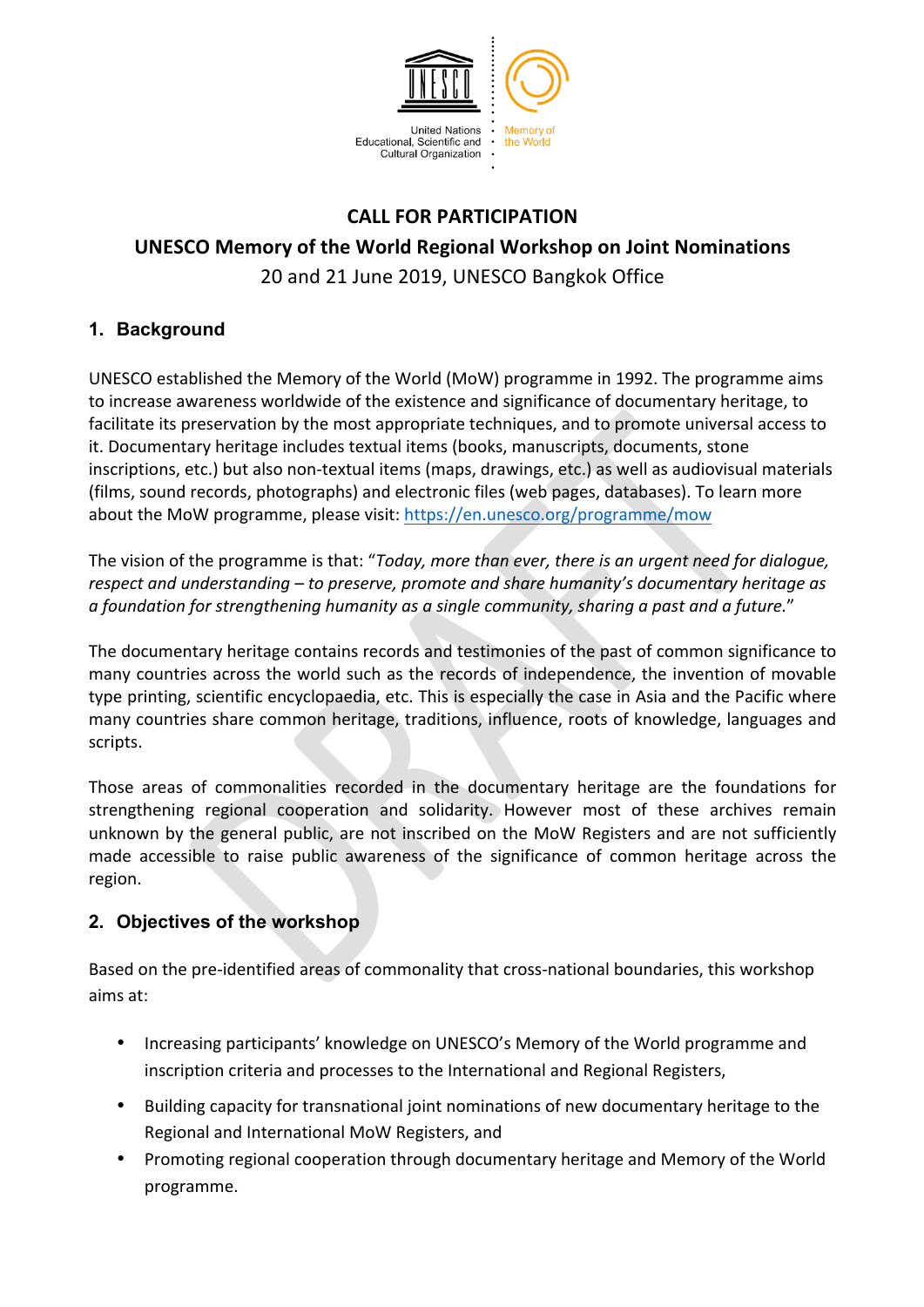### **3. Facilitators**



#### **4. Programme**

#### DAY  $1 - 20$  June  $2019$

| Description                                                                                             | Time        | <b>Observations</b>                                                              |
|---------------------------------------------------------------------------------------------------------|-------------|----------------------------------------------------------------------------------|
| Registration of participants                                                                            | 08.30-09.00 |                                                                                  |
| Opening remarks by Mr Shigeru<br>Aoyagi, Director of UNESCO<br>Bangkok Regional Bureau for<br>Education | 09.00-09.15 |                                                                                  |
| Group photo                                                                                             |             |                                                                                  |
| Overview of UNESCO's MoW<br>programme and workshop<br>objectives                                        | 09.30-10.00 | Overview of the MoW programme including<br>objectives, structures and guidelines |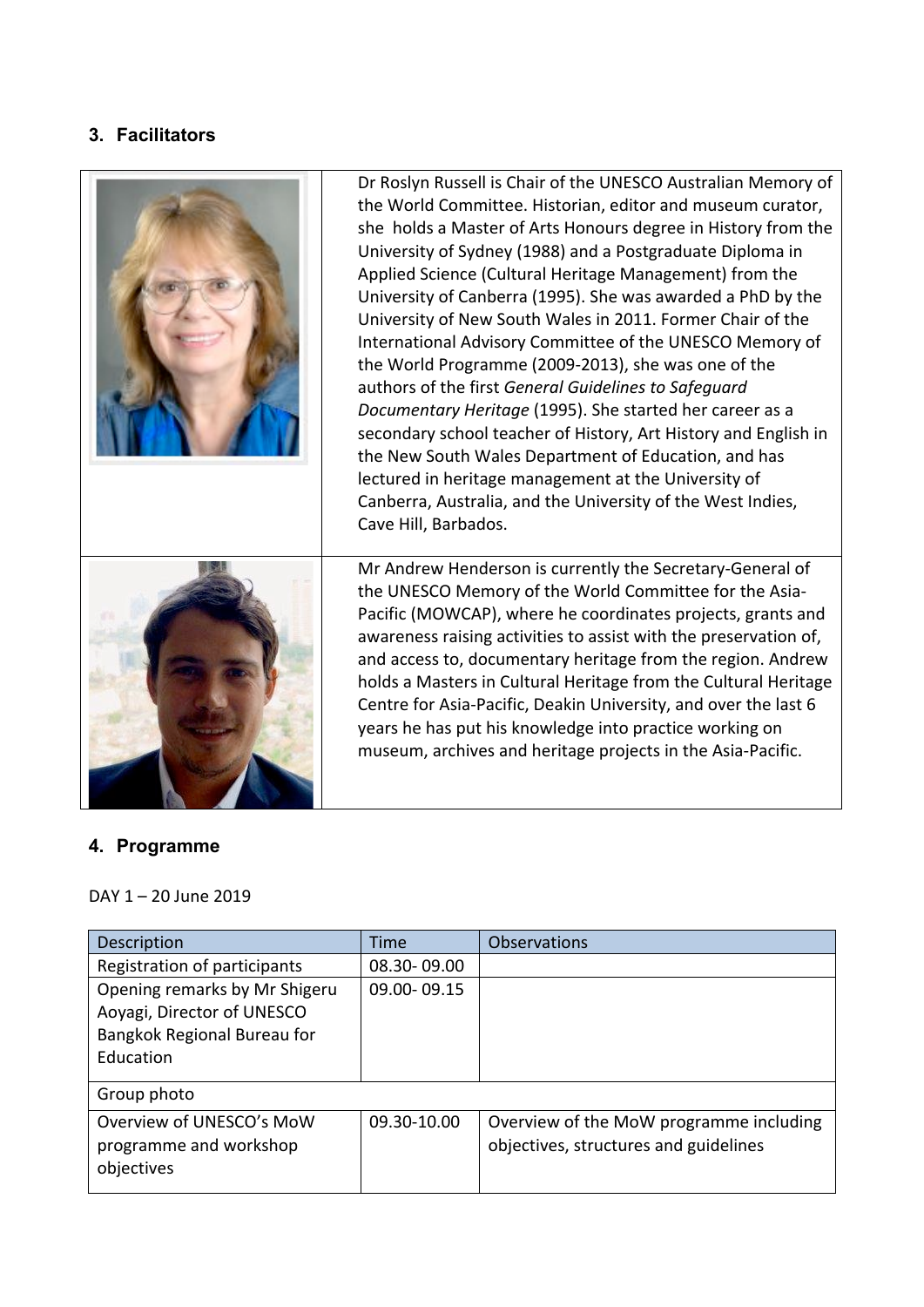| Introduction to the national,<br>regional and international MoW<br>Registers                                         | 10.00-10.30 | Explanation of the national, regional,<br>international registers, with examples from<br>each of the registers.                             |
|----------------------------------------------------------------------------------------------------------------------|-------------|---------------------------------------------------------------------------------------------------------------------------------------------|
| Morning coffee                                                                                                       | 10.30-11.00 |                                                                                                                                             |
| How to nominate to the<br>Registers, including joint<br>nominations                                                  | 11.00-11.45 | Overview of how to nominate to the<br>registers including the nomination form, the<br>criteria, processes, assessment, benefits etc.        |
| Overview of UNESCO World<br>Heritage and Intangible Cultural<br>Heritage programmes and<br>related joint nominations | 11.45-12.30 | UNESCO Culture programme specialists will<br>introduce their programmes and how they<br>handle joint nominations within their<br>programmes |
| Lunch                                                                                                                | 12.30-14.00 |                                                                                                                                             |
| Participants' presentations on<br>possible joint nominations                                                         | 14.00-14.30 | Each group will give a short presentation on<br>the documentary heritage they have<br>identified as possible joint nominations              |
| Group work on developing joint<br>nominations                                                                        | 14.30-15.30 | Participants will work in groups on<br>completing the joint nomination form with<br>assistance from experts.                                |
| Afternoon coffee                                                                                                     | 15.30-16.00 |                                                                                                                                             |
| Continuation of the group work<br>on developing joint nominations                                                    | 16.00-16.30 |                                                                                                                                             |

#### DAY 2 - 21 June 2019

| Description                                                                               | Time           | <b>Observations</b>                                                                                                                                                                          |
|-------------------------------------------------------------------------------------------|----------------|----------------------------------------------------------------------------------------------------------------------------------------------------------------------------------------------|
| Introduction to the Memory of<br>the World Regional Committee in<br>Asia-Pacific (MOWCAP) | $9.00 - 9.30$  | Overview of the MOWCAP structure,<br>membership, Secretariat and activities                                                                                                                  |
| Case studies of successful joint<br>nominations                                           | $9.30 - 10.30$ | - Indian Indentured Labourers nomination -<br>The Silver Men: Workers on the Panama<br>Canal<br>- The Dutch East India company archives<br>- Asian-African Conference Archives<br>Nomination |
| Morning coffee                                                                            | 10.30-11.00    |                                                                                                                                                                                              |
| Continuation of the group work<br>on developing joint nominations                         | 11.00 - 12.30  | Participants will finalise the work on joint<br>nominations                                                                                                                                  |
| Lunch                                                                                     | 12.30-14.00    |                                                                                                                                                                                              |
| Presentation of the group work,<br>feedback and discussions                               | 14.00-15.30    | Each group will give a short presentation on<br>the joint nominations they developed and<br>experts provide feedback                                                                         |
| Afternoon coffee                                                                          | 15.30-16.00    |                                                                                                                                                                                              |